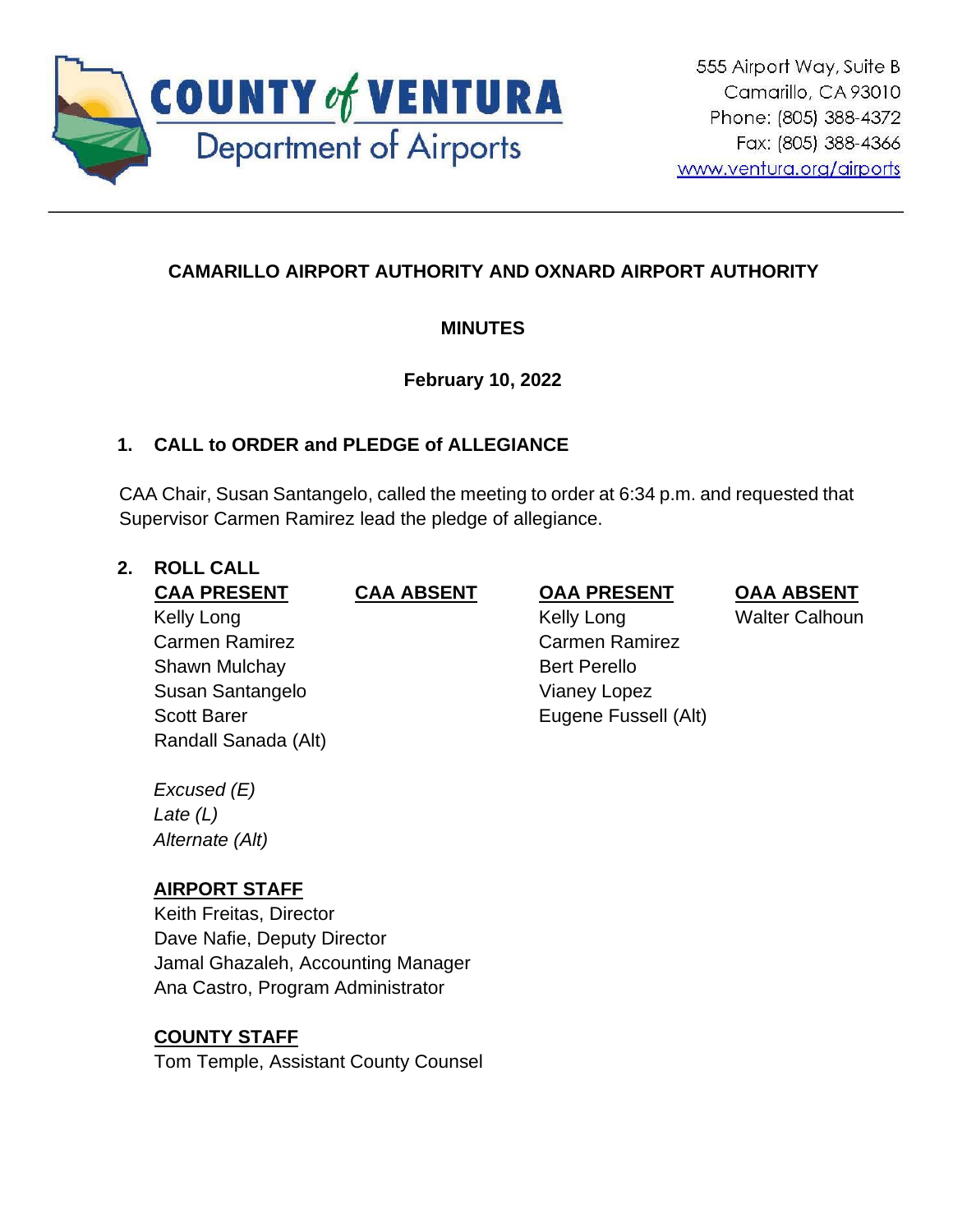## **3. AGENDA REVIEW**

No changes to the agenda.

## **4. APPROVAL OF MINUTES – January 13, 2022**

*Camarillo Airport Authority: Mayor Shawn Mulchay moved to approve the January 13, 2022 meeting minutes and Vice Mayor Susan Santangelo seconded the motion. All members voted in favor and the motion passed unanimously 4-0, with an abstention from Scott Barer.* 

*Oxnard Airport Authority: Supervisor Kelly Long moved to approve the January 13, 2022 meeting minutes and Supervisor Carmen Ramirez seconded the motion. All members voted in favor and the motion passed unanimously 5-0.*

## **5. PUBLIC COMMENT PERIOD**

Public comments heard.

### **6. NEW BUSINESS**

*Agenda Item #6.B. was heard before Agenda Item #6.A.* 

### **OXNARD AIRPORT AUTHORITY**

**A. Subject: Receive a Presentation on the Portofino Place Development; Review and Make Recommendation Regarding Portofino Place to the City of Oxnard pursuant to City of Oxnard Code.**

### **Recommendation:**

Receive the Presentation and Make a Recommendation to the City of Oxnard Whether the Portofino Place Development is an Acceptable Land Use and Consistent with the Adopted Airport Comprehensive Land Use Plan.

Scott Kolwitz, Planning & Environmental Services Manager, reviewed a PowerPoint presentation detailing the Portofino Place Development. John Carnesale, from the applicant team, spoke about noise issues and safety concerns. Mr. Kolwitz, members of the applicant team (including Kate Neiswender and John Carnesale), and Deputy Director Dave Nafie responded to questions posed by Authority members regarding building requirements, affordable housing in the development, access to water for residents, noise concerns, existing and surrounding land uses, and safety factors near the airport.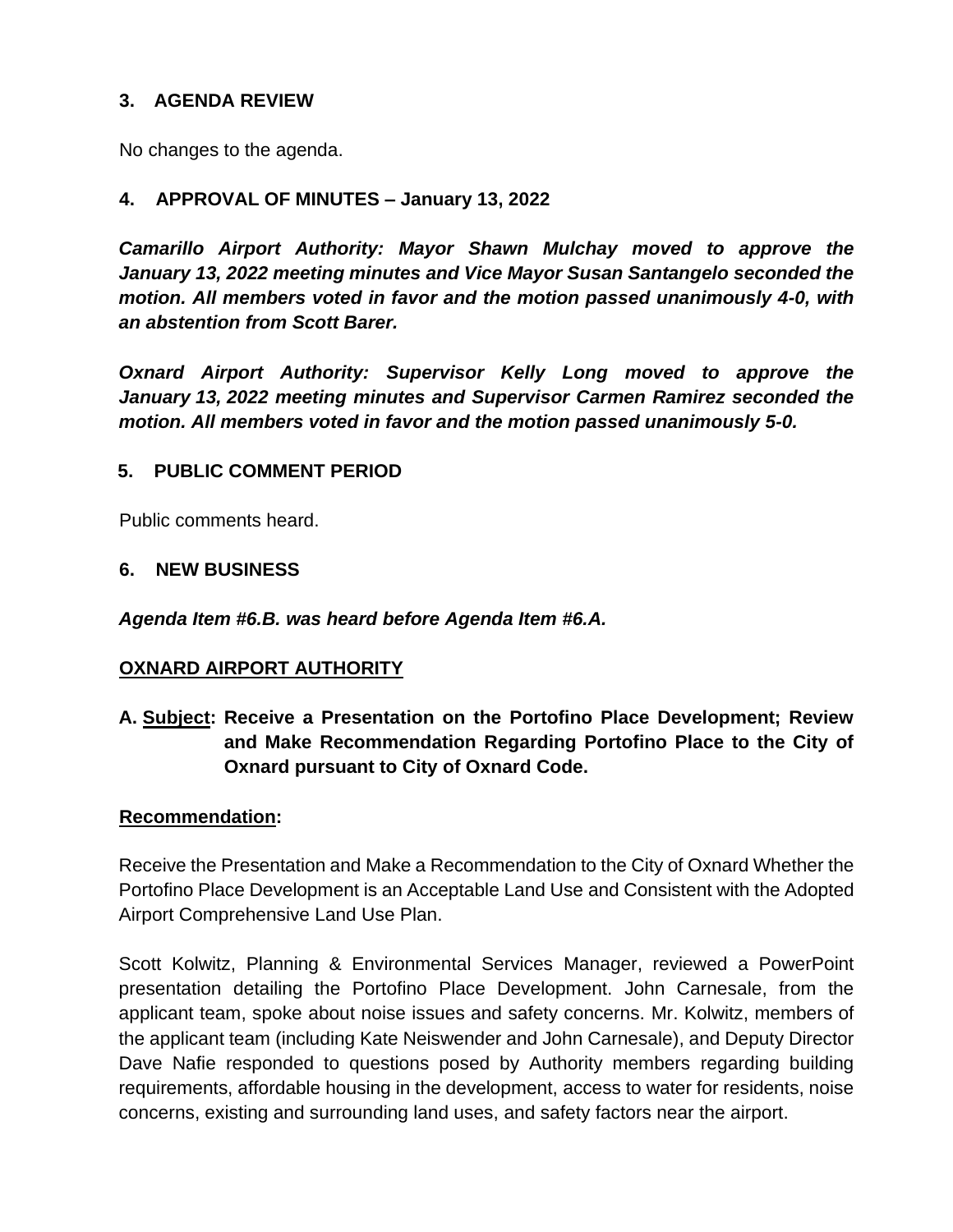*Supervisor Carmen Ramirez moved to recommend that the Portofino Place Development is an acceptable land use and consistent with the adopted Airport Comprehensive Land Use Plan, and to receive and file a presentation on the Portofino Place Development. Councilmember Vianey Lopez seconded the motion. All members voted and the motion passed 3-2.*

# *Yes: Kelly Long, Carmen Ramirez, Vianey Lopez No: Bert Perello, Eugene Fussell*

**B. Subject: Approval of, and Authorization for the Director of Airports or Designee to Sign, Amendment No. 2 to the Consulting Services Contract with Ninyo & Moore Geotechnical & Environmental Sciences Consultants for the Supplemental Per and Polyfluoroalkyl Substances Soil and Groundwater Investigation at Oxnard Airport, Raising the Total Amount of the Contract by \$201,800.57 to \$363,018.47**

### **Recommendation:**

Staff requests that your Commission/Authority recommend that the Board of Supervisors (Board):

Approve, and Authorize the Director of Airports Or Designee to Sign, Amendment No. 2 (Exhibit 3) to the Consulting Services Contract With Ninyo & Moore Geotechnical & Environmental Sciences Consultants (AEA 20-11) for the Supplemental Per And Polyfluoroalkyl Substances (PFAS) Soil and Groundwater Investigation at Oxnard Airport, Raising the Total Amount of the Contract By \$201,800.57 to \$363,018.47.

Director Keith Freitas provided staff's report. Mr. Freitas shared that the State Water Board requires all airports that have dispensed firefighting foam to conduct soil and groundwater testing. PFAS is contained in the foam and it is a chemical of concern to the Water Board. The testing is needed at Oxnard Airport because the airport previously offered scheduled commercial service, and it was a requirement to have emergency equipment such as the firefighting foam. Mr. Freitas explained that the airport conducted an initial investigation and submitted the data to the State Water Board. After reviewing the data, the Water Board wants the airport to conduct additional analyses which is why an increase to the contract is needed. He also explained that moving forward, the airport has put a process in place so that the chemical does not leave the emergency vehicle and go into the environment during annual testing. This was not the case before the new process was implemented. It was clarified that the Federal Aviation Administration (FAA) is in the process of finding a replacement foam but the existing foam is the only one approved by the FAA at this time.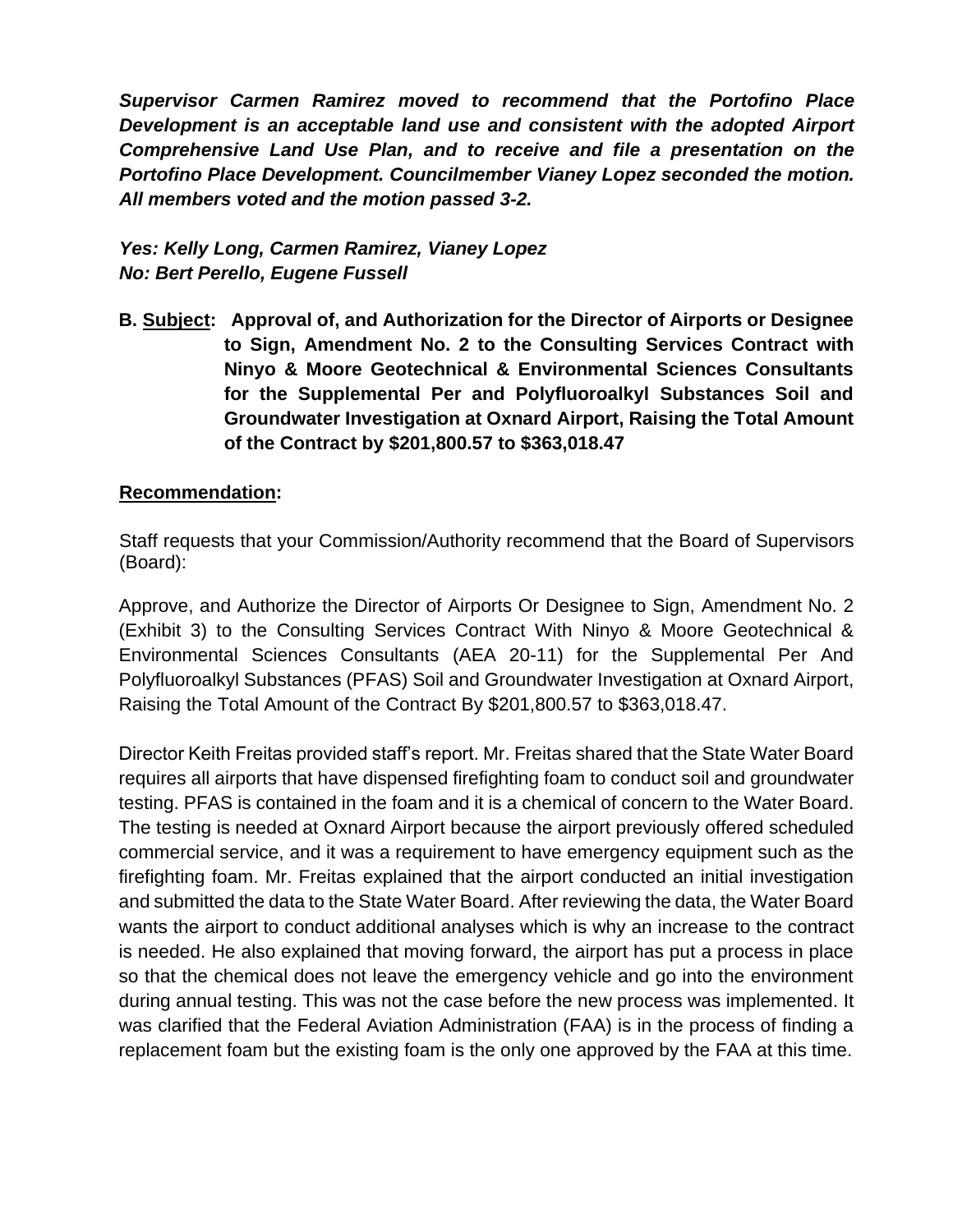*Oxnard Airport Authority: Supervisor Kelly Long moved to approve staff's recommendation and Councilmember Bert Perello seconded the motion. All members voted in favor and the motion passed unanimously 5-0.*

# **C. Subject: Adoption of Resolution #6 Authorizing Remote Teleconference Meetings of the Oxnard Airport Authority for a 30-Day Period**

## **Recommendation:**

Adopt the attached Resolution #6 (Exhibit 1) authorizing remote teleconference meetings of the Oxnard Airport Authority for a 30-day period pursuant to Government Code Section 54953, Subdivision (e), of the Ralph M. Brown Act.

*Oxnard Airport Authority: Supervisor Carmen Ramirez moved to approve staff's recommendation and Councilmember Bert Perello seconded the motion. All members voted in favor and the motion passed unanimously 5-0*

# **CAMARILLO AIRPORT AUTHORITY**

## **D. Subject: Adoption of Resolution #6 Authorizing Remote Teleconference Meetings of the Camarillo Airport Authority for a 30-Day Period**

### **Recommendation:**

Adopt the attached Resolution #6 (Exhibit 1) authorizing remote teleconference meetings of the Camarillo Airport Authority for a 30-day period pursuant to Government Code Section 54953, Subdivision (e), of the Ralph M. Brown Act.

*Camarillo Airport Authority: Mayor Shawn Mulchay moved to approve staff's recommendation and Public Member Scott Barer seconded the motion. All members voted in favor and the motion passed unanimously 5-0.*

## **7. DIRECTOR'S REPORT**

Director Keith Freitas recognized and thanked Bill Thomas, Mike Hodson, and Walter Calhoun for their service on both Airport Authorities. Director Keith Freitas also recognized long-term airport tenant, Art Phillips, who recently passed away. Mr. Freitas shared that Congresswoman Julia Brownley visited Camarillo Airport last month and they discussed the infrastructure bills that should help with airport funding. Congresswoman Brownley expressed her continued support of both airports.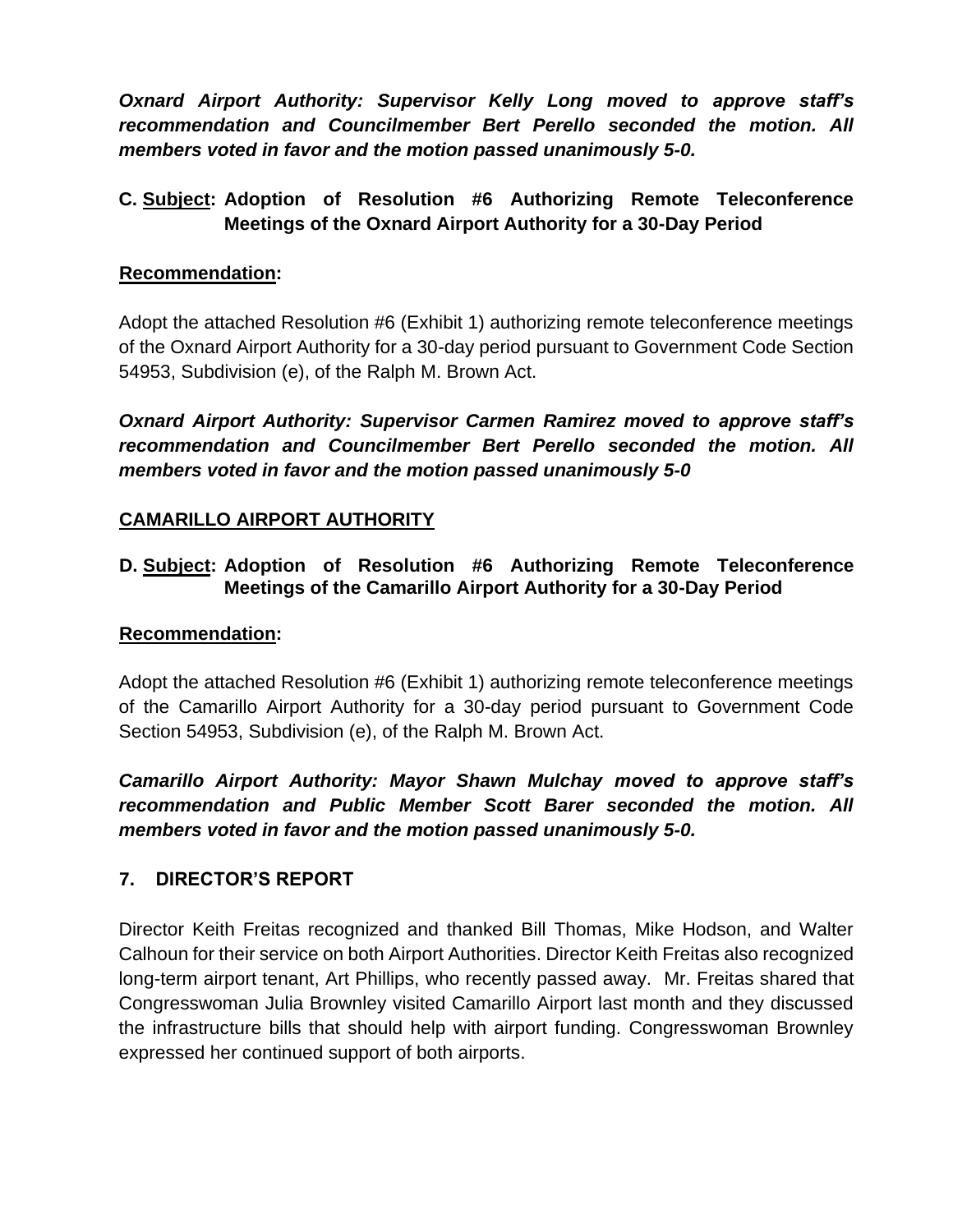Mr. Freitas discussed the continued noise issues and concerns. He shared that the department is working to alleviate the concerns by looking at new flight tracking technology and hiring a community relations staff member who will be specifically dedicated to handling noise issues.

Regarding the Joint Powers Agreement (JPA), Mr. Freitas mentioned a letter, which can be found in the meeting packet, from County Executive Officer, Michael Powers, to Camarillo City Manager, Greg Ramirez. In the letter, Mr. Powers assures Mr. Ramirez that the County is no longer looking to make changes to the JPA and is not intending to pursue scheduled airline service or air cargo service at Camarillo Airport. The relationship between the County and the City seems to be going in a good direction.

Regarding the private hangar lease agreement, Mr. Freitas stated that he continues to work with Camarillo Oxnard Hangar Owners and Tenants Association (COHOTA). He shared that the language in regard to mandatory security stickers on all vehicles has been removed and a mediation clause has been added in. The mediation clause still needs to be refined. COHOTA has a general membership meeting scheduled for March 19<sup>th</sup>, at which they will present the draft agreement to its members. Mr. Freitas now expects to bring forth the draft agreement to the Commission and the Airport Authorities during the April meetings.

Mr. Freitas shared that a current tenant of the department, County Animal Services, leases a four and a half acre site in the Camarillo Airport business park. Animal Services is looking to rebuild and expand by adding an additional three or so acres. The department is working to accommodate the expansion by offering a couple parcels adjacent to their current site.

Director Freitas mentioned that Cloud Nine, a development project along Las Posas Road, is almost through the application process. The project will go before Camarillo City Council on March 9<sup>th</sup>. Finally, Mr. Freitas mentioned that with the Super Bowl coming up this weekend, there will be significant air traffic in the Los Angeles region which would include Oxnard and Camarillo Airports. An increase in air traffic should be expected beginning tomorrow and through midday on Monday.

### *Report was received and filed.*

### **8. REPORTS**

**Report items listed below are presented to the Airport Authorities for information only, at this time. The report items require no action or are not ready for the Airport Authorities' consideration. The Airport Authorities may refer these items to the Department of Airports for investigation and report back on a future agenda.**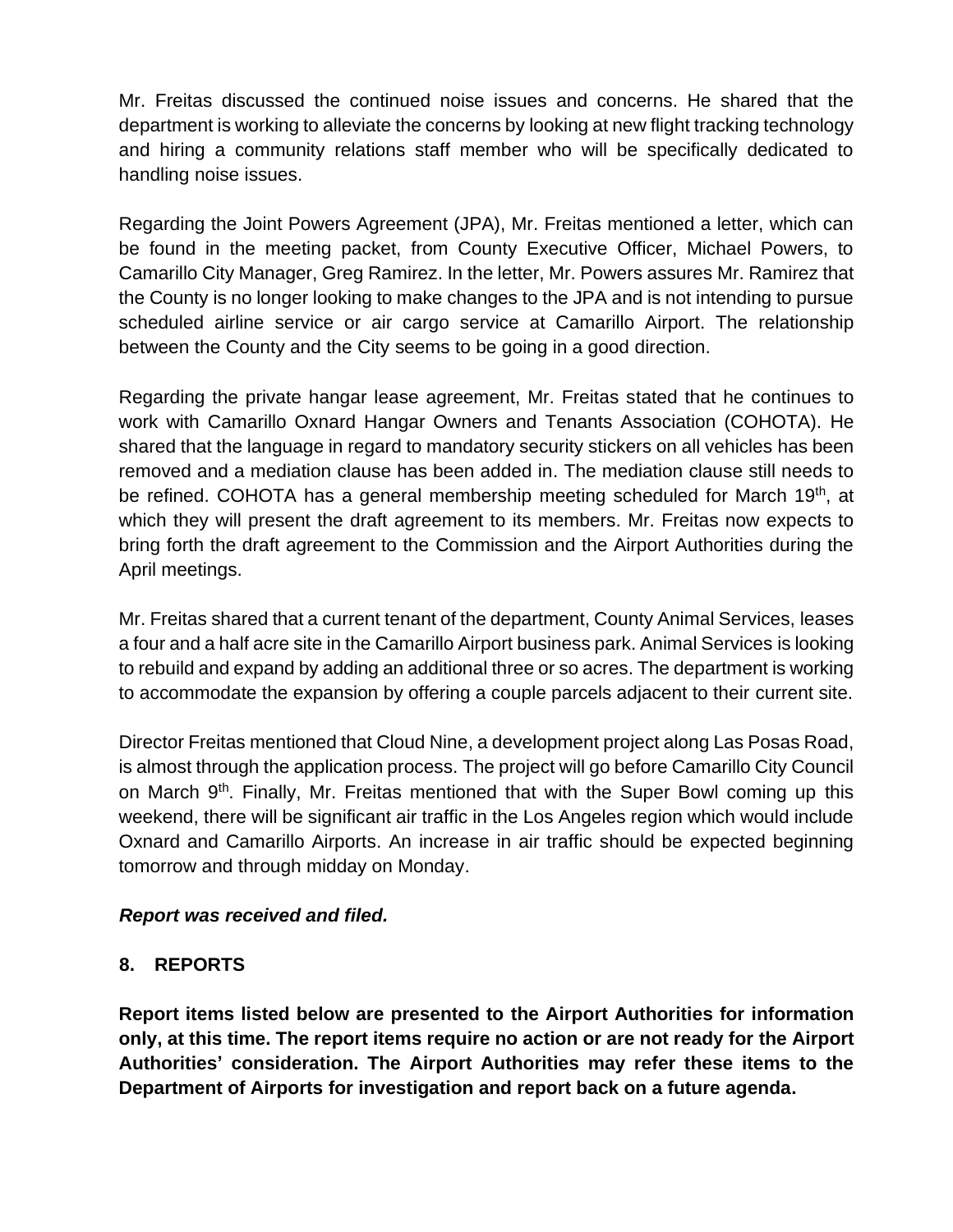Monthly Activity Report – December 2021 Monthly Noise Complaints – December 2021 Consultant Reports (Coffman Associates, Mead & Hunt) – December 2021 Consultant Reports (Jviation) – November, December 2021 Airport Tenant Project Status – January 2022 Project Status – January 2022 Financial Statements Second Quarter – FY 2021/2022 Meeting Calendar

#### *Reports were received and filed.*

### **9. CORRESPONDENCE**

**Correspondence items listed below are presented to the Airport Authorities for information only, at this time. The correspondence items require no action or are not ready for the Airport Authorities' consideration. The Airport Authorities may refer these items to the Department of Airports for investigation and report back on a future agenda.** 

Letter dated January 19, 2022 from Michael Powers, County Executive Officer to Greg Ramirez, City of Camarillo re: the 1976 Camarillo Airport Joint Powers Agreement

Letter dated January 20, 2022 from Madeline Herrle to Garry Montanari, Michaelis, Montanari and Johnson re: Public Records Request dated January 7, 2022 – Aeroplex

Letter dated February 2, 2022 from Madeline Herrle to Jackie Rose, Director of Animal Services re: Expansion and Renovation Plans, Camarillo Airport Business Park

### *Correspondence was received and filed.*

### **10. AUTHORITY COMMENTS**

Public Member Scott Barer expressed his concern regarding the private hangar lease agreement mediation clause. Mr. Barer stated that he had a chance to review the proposed language and he would not support the language in its present form. He added that the mediation provision is too complicated and that the process needs to be simplified.

Mayor Shawn Mulchay thanked Director Keith Freitas and the Department of Airports for the improved communication between the department and the City of Camarillo.

Councilmember Bert Perello shared that he appreciated comments by Mr. Barer voicing his concern regarding mediation. Mr. Perello thanked Director Freitas for contacting the Santa Paula flight school to discuss noise. Mr. Perello said it is good that the school agreed to add the fly neighborly link to their website. He commented that if people buy a home